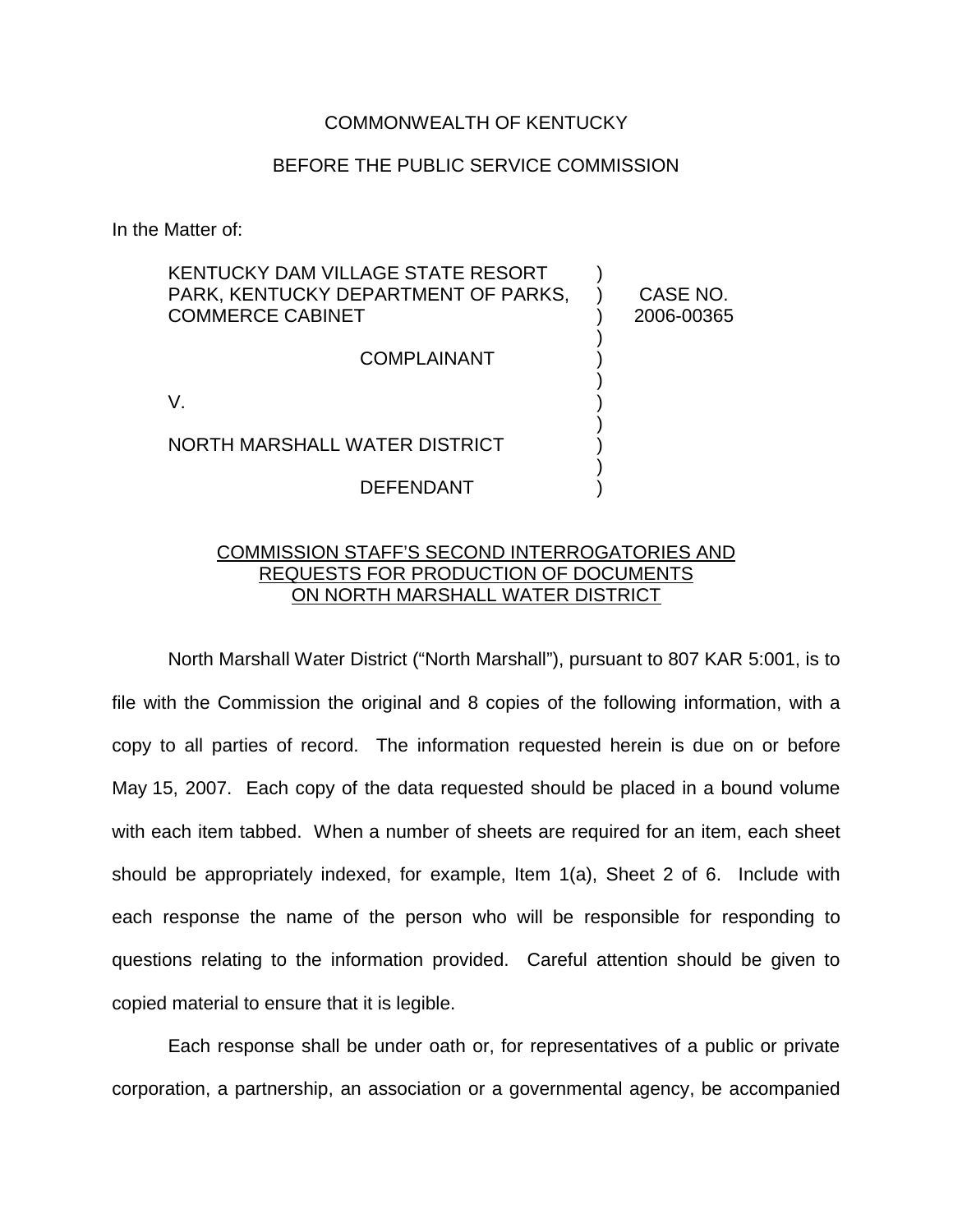by a signed certification of the preparer or person supervising the preparation of the response on behalf of the entity that the response is true and accurate to the best of that person's knowledge, information, and belief formed after a reasonable inquiry.

North Marshall shall make timely amendment to any prior response if it obtains information upon the basis of which it knows that the response was incorrect when made or, though correct when made, is now incorrect in any material respect. For any request to which North Marshall fails to furnish all or part of the requested information, North Marshall shall provide a written explanation of the specific grounds for its failure to furnish.

Careful attention shall be given to copied material to ensure its legibility. When the requested information has been previously provided in this proceeding in the requested format, reference may be made to the specific location of that information in responding to this request. When applicable, the requested information shall be provided for total company operations and jurisdictional operations, separately.

1. North Marshall's tariff at II.C.4.b) provides on Sheet 11 that "Water service will be billed bimonthly with bills mailed on or about the  $20<sup>th</sup>$  of each even numbered month."

a. Explain how North Marshall defines the term "on or about" as that term is used on Sheet 11.

b. Include in that explanation the latest date of a billing month that North Marshall considers to be within the range of "on or about."

2. The postmark date on the bill sent by North Marshall to Kentucky Dam Village ("KDV") is April 25, 2006.

-2- Case No. 2006-00365